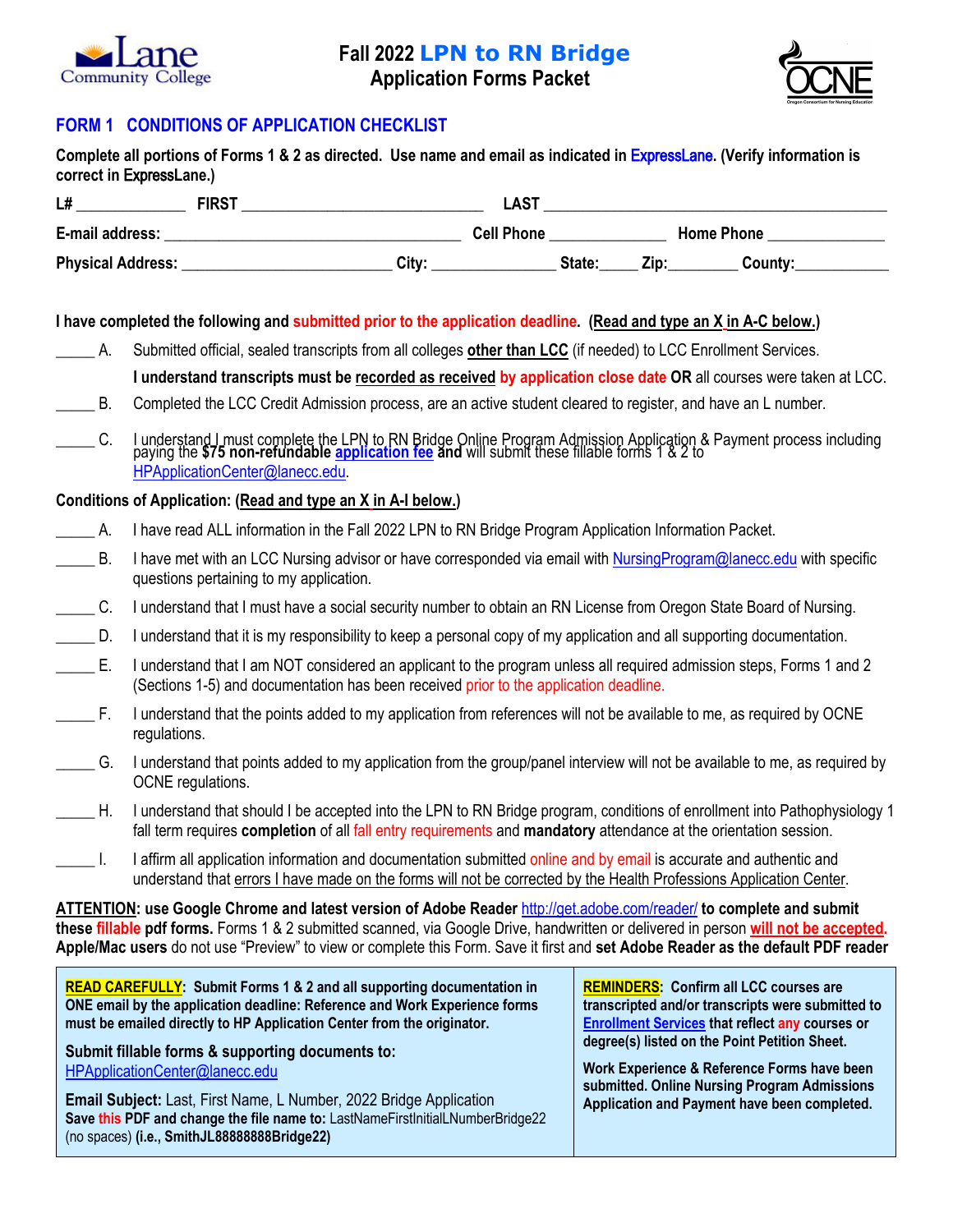| <b>Form 2 Point Petition Sheet</b>                                                                                                                                            | Each course must meet the minimum credit requirement,<br>as shown in column 1                                                                                                 | LPN to RN Fall 2022     |                                 |                       |                   |    |                                    |                      |
|-------------------------------------------------------------------------------------------------------------------------------------------------------------------------------|-------------------------------------------------------------------------------------------------------------------------------------------------------------------------------|-------------------------|---------------------------------|-----------------------|-------------------|----|------------------------------------|----------------------|
|                                                                                                                                                                               | SECTION 1: Required courses by application and/or fall entry (32 quarter credits minimum required to apply)                                                                   |                         | <b>C- or lower NOT accepted</b> |                       |                   |    |                                    |                      |
| ALL courses below in red must be completed<br>by application and BI 234 must be completed<br>(Minimum 3.0 GPA<br>prior to Fall term<br>on courses below is required to apply) | <b>College Name, Course #, Course Name as it appears on transcripts OR</b><br>N/A on each line below is required. (When N/A is noted, put a zero in<br>that numerical field.) | Term/Year<br>(required) | <b>Quarter Credits</b><br>Taken | さ<br>ŏ<br>$\mathbf C$ | $\mathbf{\Omega}$ | ⋖  | <b>GPA Credits</b><br>(Min. fixed) | <b>Points</b><br>GPA |
| <b>SAMPLE LINE:</b>                                                                                                                                                           | Lane Community College (or LCC) BI 231 Human A& P 1                                                                                                                           | F 20                    | $\mathbf{A}$                    | 8                     | 16                | 16 | 4                                  | 16                   |
| <b>BI 231 (4 Credits)</b>                                                                                                                                                     |                                                                                                                                                                               |                         |                                 | 8                     | 16                | 16 | $\overline{a}$                     |                      |
| <b>BI 232 (4 Credits)</b>                                                                                                                                                     |                                                                                                                                                                               |                         |                                 | 8                     | 16                | 16 | $\boldsymbol{A}$                   |                      |
| BI 233 (4 Credits) Fall 2015 or later                                                                                                                                         |                                                                                                                                                                               |                         |                                 | 8                     | 16                | 16 | 4                                  |                      |
| BI 234 (4 Credits) Fall 2015 or later                                                                                                                                         |                                                                                                                                                                               |                         |                                 | 8                     | 16                | 16 | 4                                  |                      |
| MTH 095 or higher (4/5 Credits)                                                                                                                                               |                                                                                                                                                                               |                         |                                 | 8                     | 12                | 16 | Δ                                  |                      |
| OR MTH option (see packet) (no points given)                                                                                                                                  |                                                                                                                                                                               |                         |                                 |                       |                   |    |                                    |                      |
| WR 121 (3/4 Credits) (with BA/BS may use<br>Approved Electives for max 4 credits)                                                                                             |                                                                                                                                                                               |                         |                                 | 6                     | 9                 | 12 | 3                                  |                      |
| WR 122 (3/4 Credits) (with BA/BS may use<br>Approved Electives for max 4 credits)                                                                                             |                                                                                                                                                                               |                         |                                 | 6                     | 9                 | 12 | $\overline{\mathbf{3}}$            |                      |
| <b>FN 225 (3/4 Credits)</b>                                                                                                                                                   |                                                                                                                                                                               |                         |                                 | 6                     | 9                 | 12 | 3                                  |                      |
| PSY 215 (3/4 credits)                                                                                                                                                         |                                                                                                                                                                               |                         |                                 | 6                     | 9                 | 12 | 3                                  |                      |
| <b>Approved</b> Elective (min. 32 credits required)                                                                                                                           |                                                                                                                                                                               |                         |                                 | x <sub>2</sub>        | x3                | x4 |                                    |                      |
| Approved Elective (min. 32 credits required)                                                                                                                                  |                                                                                                                                                                               |                         |                                 | x2                    | x3                | x4 |                                    |                      |
| <b>Approved</b> Elective (min. 32 credits required)                                                                                                                           |                                                                                                                                                                               |                         |                                 | x2                    | x3                | x4 |                                    |                      |
|                                                                                                                                                                               | <b>Total Credits, GPA Credits &amp; Points:</b>                                                                                                                               |                         | $\Omega$                        |                       |                   |    |                                    | $\Omega$             |
| Minimum 32 quarter credits are REQUIRED in Section 1 with a Maximum 45 (above)                                                                                                |                                                                                                                                                                               |                         |                                 |                       |                   |    |                                    |                      |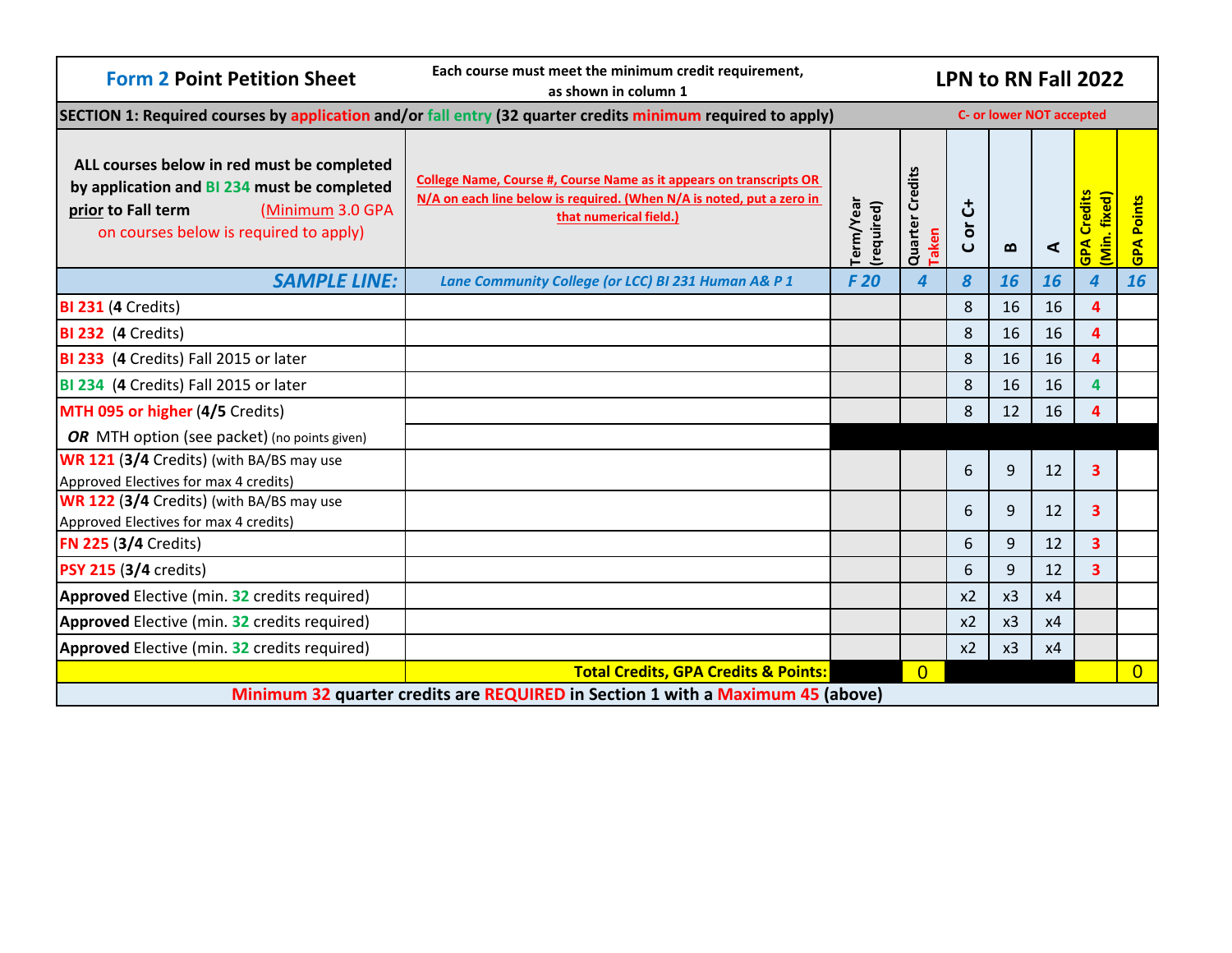| <b>Form 2 Point Petition Sheet (cont)</b>                                                                                    | LPN to RN Fall 2022                                                                                                                                                                  |                                           |                                                                                                         |  |  |  |  |  |
|------------------------------------------------------------------------------------------------------------------------------|--------------------------------------------------------------------------------------------------------------------------------------------------------------------------------------|-------------------------------------------|---------------------------------------------------------------------------------------------------------|--|--|--|--|--|
| SECTION 2: OCNE Pre-requisite GPA Calculation - 25 points possible 3.0 minimum GPA to apply                                  | C- or lower NOT accepted                                                                                                                                                             |                                           |                                                                                                         |  |  |  |  |  |
| <b>Pre-requisite GPA from Section 1</b>                                                                                      | Please divide the total # of GPA points by the total # of GPA credits and<br>round to the hundredth.                                                                                 |                                           | GPA:                                                                                                    |  |  |  |  |  |
| <b>Pre-requisite GPA Points</b><br>(MINIMUM 3.0 GPA is required to apply)                                                    |                                                                                                                                                                                      | 25pts<br>23pts<br>20pts<br>17pts<br>15pts | $4.00 - 3.67$<br><b>GPA Points:</b><br>$3.66 - 3.33$<br>$3.32 - 3.20$<br>$3.19 - 3.15$<br>$3.14 - 3.00$ |  |  |  |  |  |
| SECTION 3: OCNE Points - (All blanks must be filled in to receive points)                                                    |                                                                                                                                                                                      |                                           |                                                                                                         |  |  |  |  |  |
| <b>Prior College Degree</b>                                                                                                  | Must be Assoc. Degree or Higher. Transcript must indicate degree<br>awarded and be from an accredited institution.                                                                   | 1pt                                       | <b>Degree Point:</b>                                                                                    |  |  |  |  |  |
| (All information requested must be entered and<br>transcript must be on file to receive pts.)                                | Name of Institution, Type of Degree, Term/Sem & Year Completed (required)                                                                                                            |                                           |                                                                                                         |  |  |  |  |  |
| LPN License (REQUIRED TO APPLY)                                                                                              | Current, unencumbered Oregon LPN license REQUIRED:                                                                                                                                   |                                           | <b>Copy of license attached:</b>                                                                        |  |  |  |  |  |
| You MUST attach a copy of your license with<br>applicaton in order to receive points.                                        | OR State License # and Date of Expiration:                                                                                                                                           |                                           | (No pts awarded)                                                                                        |  |  |  |  |  |
| References (Min. 2 Required to Apply) & Work<br><b>Experiece (500 hours MINIMUM)</b>                                         | Reference Forms AND the Work Experience forms (for proof of at<br>least 500 hours as an LPN) must be received from the person                                                        | 0-18pts                                   | <b>Reference Docs</b><br>Submitted:                                                                     |  |  |  |  |  |
| LPN Reference & Work Experience Forms are required<br>for points                                                             | signing in order to receive points. The HP Application Center will<br>enter points based on your submitted documentation See<br>application info pkt for more details.               | HP App Ctr<br>to enter<br>pts             | <b>Work Experience</b><br>Doc(s) Submitted:                                                             |  |  |  |  |  |
| SECTION 4: Lane CC Local Criteria Metric Points (All blanks must be filled in to receive points)<br>C- or lower NOT accepted |                                                                                                                                                                                      |                                           |                                                                                                         |  |  |  |  |  |
| LPN Program GPA 3.00 or higher                                                                                               | Submit official transcripts from accredited institutions to Enrollment<br>Services or if not accredited - attached scanned copies (e.g. Pioneer<br>Pacific) with this form by email. | 5pts                                      | LPN GPA $\geq$ 3.00 Points:                                                                             |  |  |  |  |  |
|                                                                                                                              | Name of Institution AND Year Oregon LPN Certificate Completed (required)                                                                                                             |                                           |                                                                                                         |  |  |  |  |  |
| <b>Anatomy &amp; Physiology - No Repeat</b><br>(BI 231, 232 & 233)                                                           | All 3 courses must be completed and transcripted in order to qualify for<br>the No Repeat points.                                                                                    | 4pts                                      | <b>A&amp;P No Repeat Points:</b>                                                                        |  |  |  |  |  |